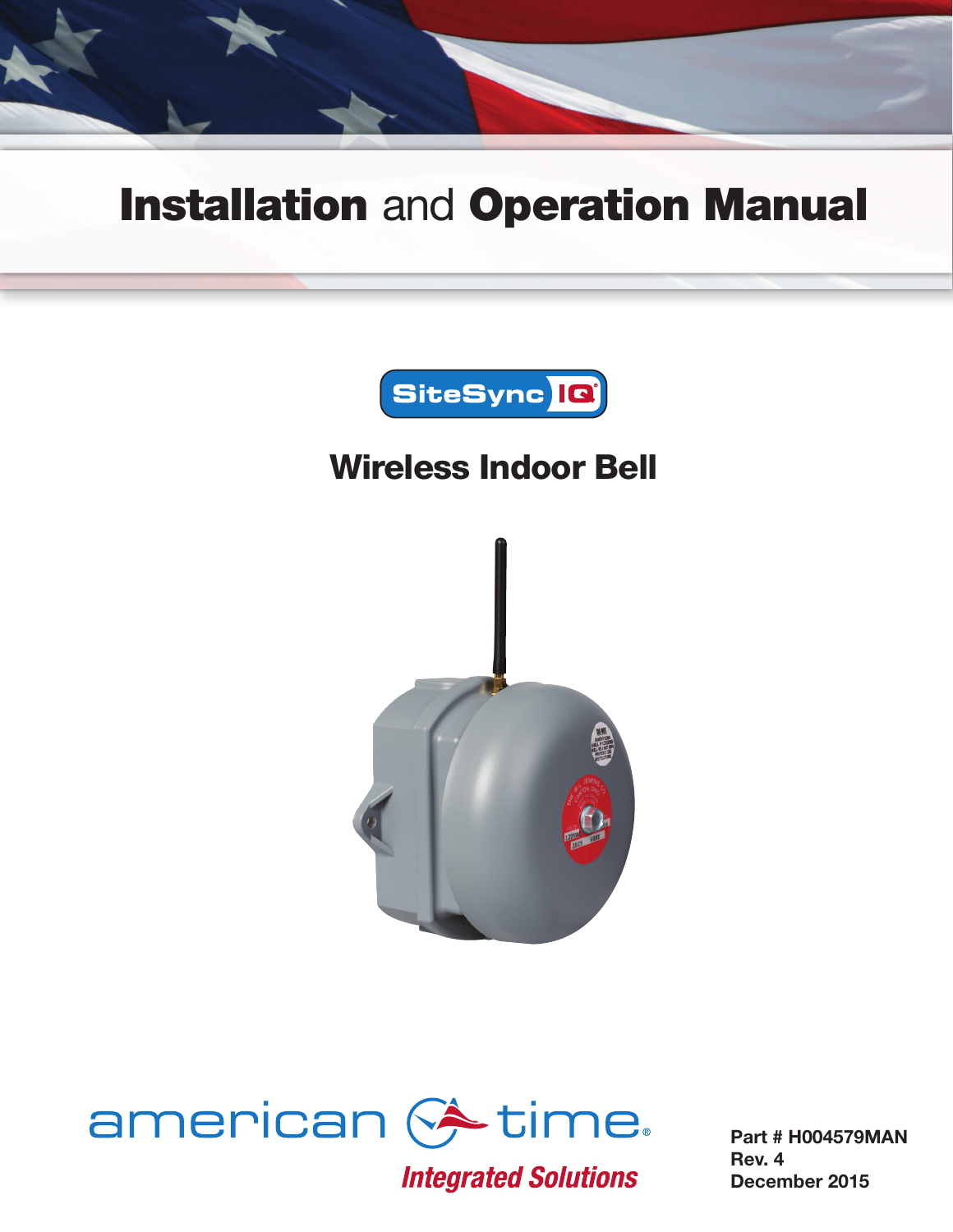For additional support on the Wireless Bell or on any of the American Time products, please call or visit our web site.

> American Time 140 3rd St. So. PO Box 707 Dassel, MN 55325-0707

Toll Free Phone: 800-328-8996 Toll Free Fax: 800-789-1882 american-time.com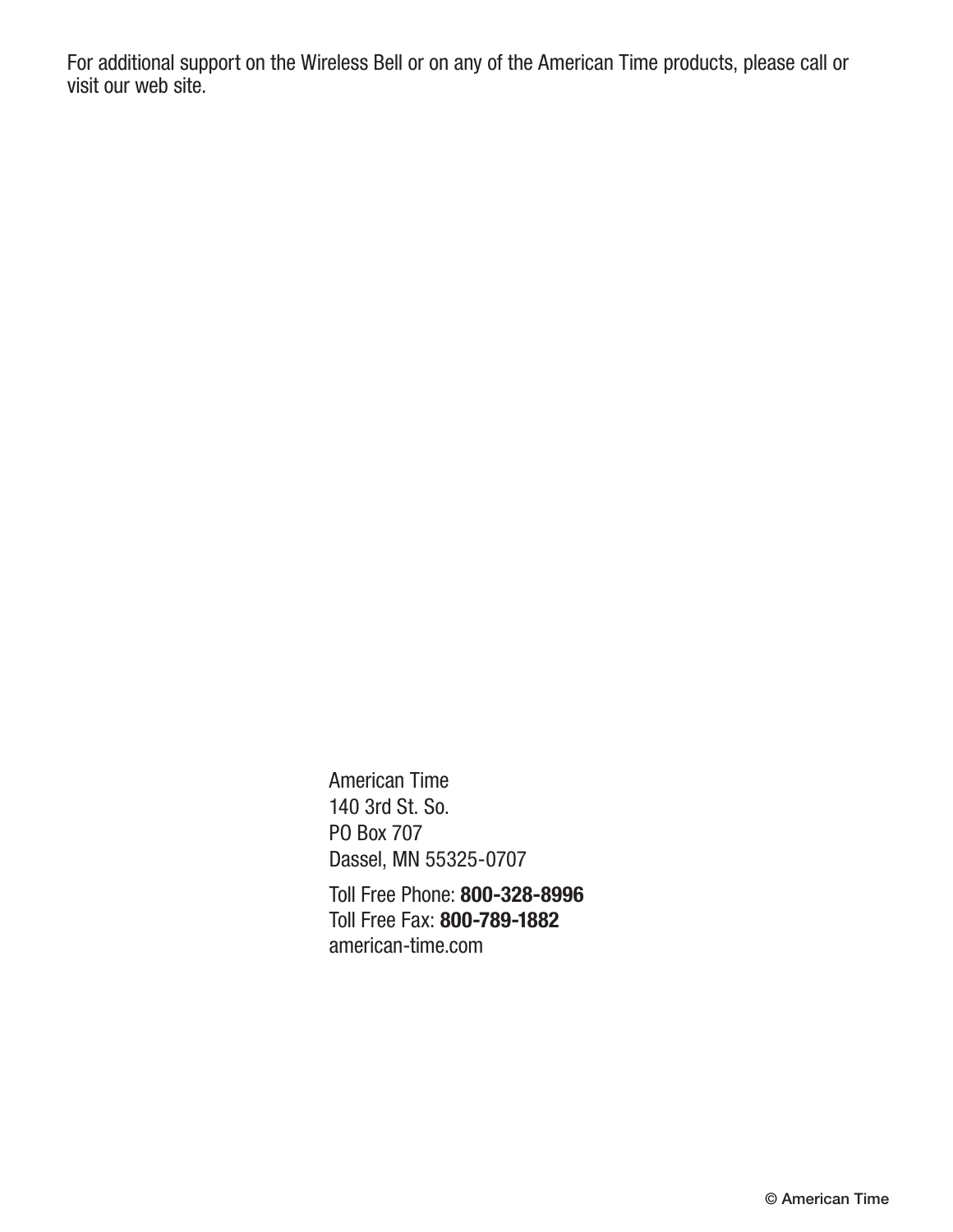### **Wireless Bell Introduction**

The SiteSync IQ® Wireless Bell is a device which is triggered wirelessly by the SiteSync IQ System Controller. This Wireless Bell may be triggered by programmed events in the system controller, on demand using the MAN button on the system controller or the Circuit tab of the Remote Connect web interface (using a SiteSync IQ system controller with the Ethernet option and a computer with internet access).

Each Wireless Bell is factory set to one of the wired signal circuit relays in the system controller. The part number will indicate which circuit of the system controller the bell is configured to (i.e. H004579-1 is set to circuit 1, H004579-2 is set to circuit 2).

| Part#     | <b>Description</b> |
|-----------|--------------------|
| H004579-1 | set to Circuit 1   |
| H004579-2 | set to Circuit 2   |
| H004579-3 | set to Circuit 3   |
| H004579-4 | set to Circuit 4   |
| H004579-5 | set to Circuit 5   |
| H004579-6 | set to Circuit 6   |
|           |                    |

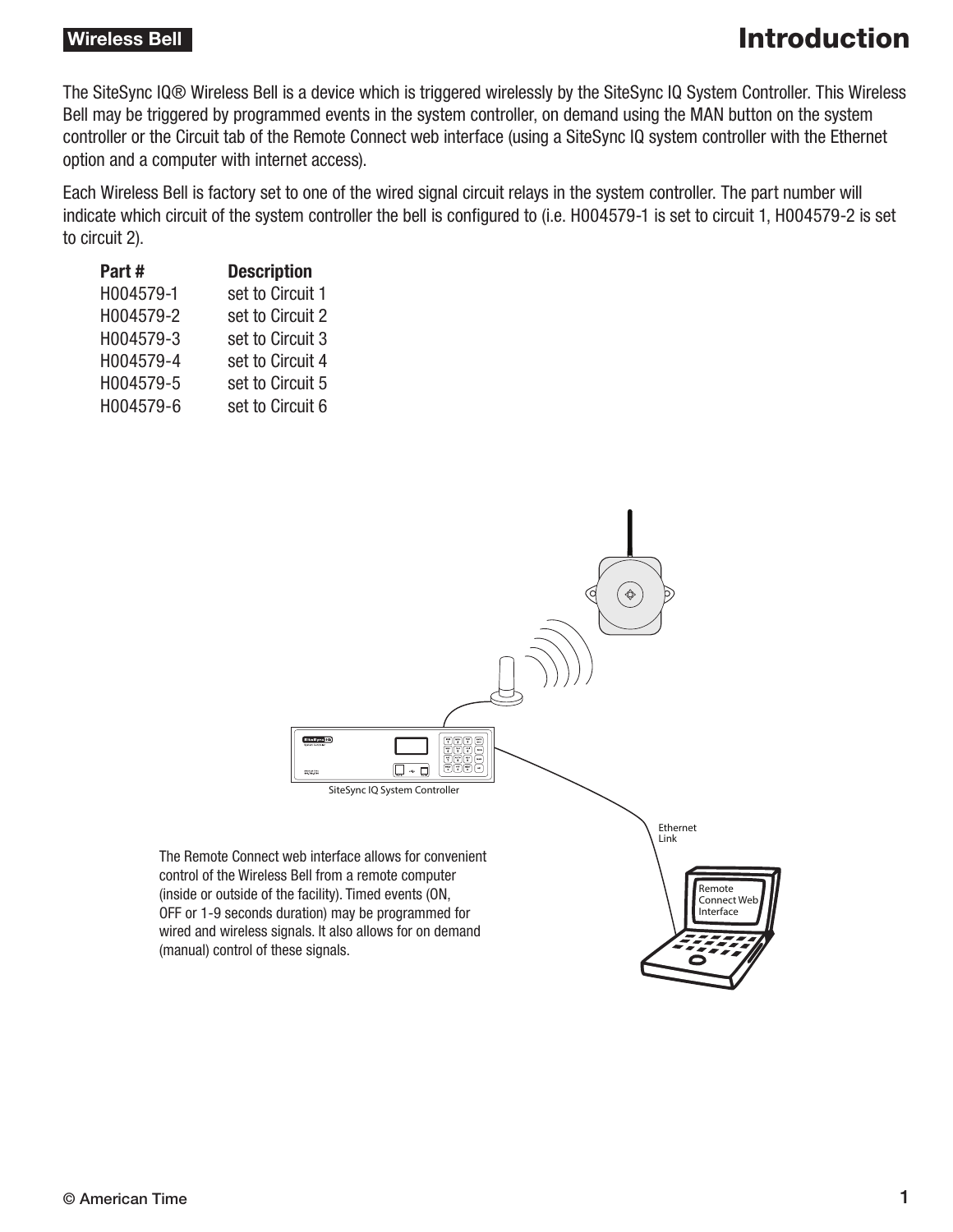## Specifications **Specifications** and the set of the set of the set of the set of the set of the set of the set of the set of the set of the set of the set of the set of the set of the set of the set of the set of the set of

| Operating temperature: 41°-141°F              |  |
|-----------------------------------------------|--|
|                                               |  |
|                                               |  |
| Receiver frequency: 450-470 MHz (factory set) |  |
|                                               |  |
|                                               |  |
|                                               |  |
|                                               |  |
|                                               |  |

### Mounting Instructions

- 1. Remove antenna from bag and install onto antenna jack on top of bell. Hand tighten only.
- 2. The Wireless Bell can be easily mounted to a wall using the two mounting ears on the outside of the enclosure. *Mounting screws not provided.*

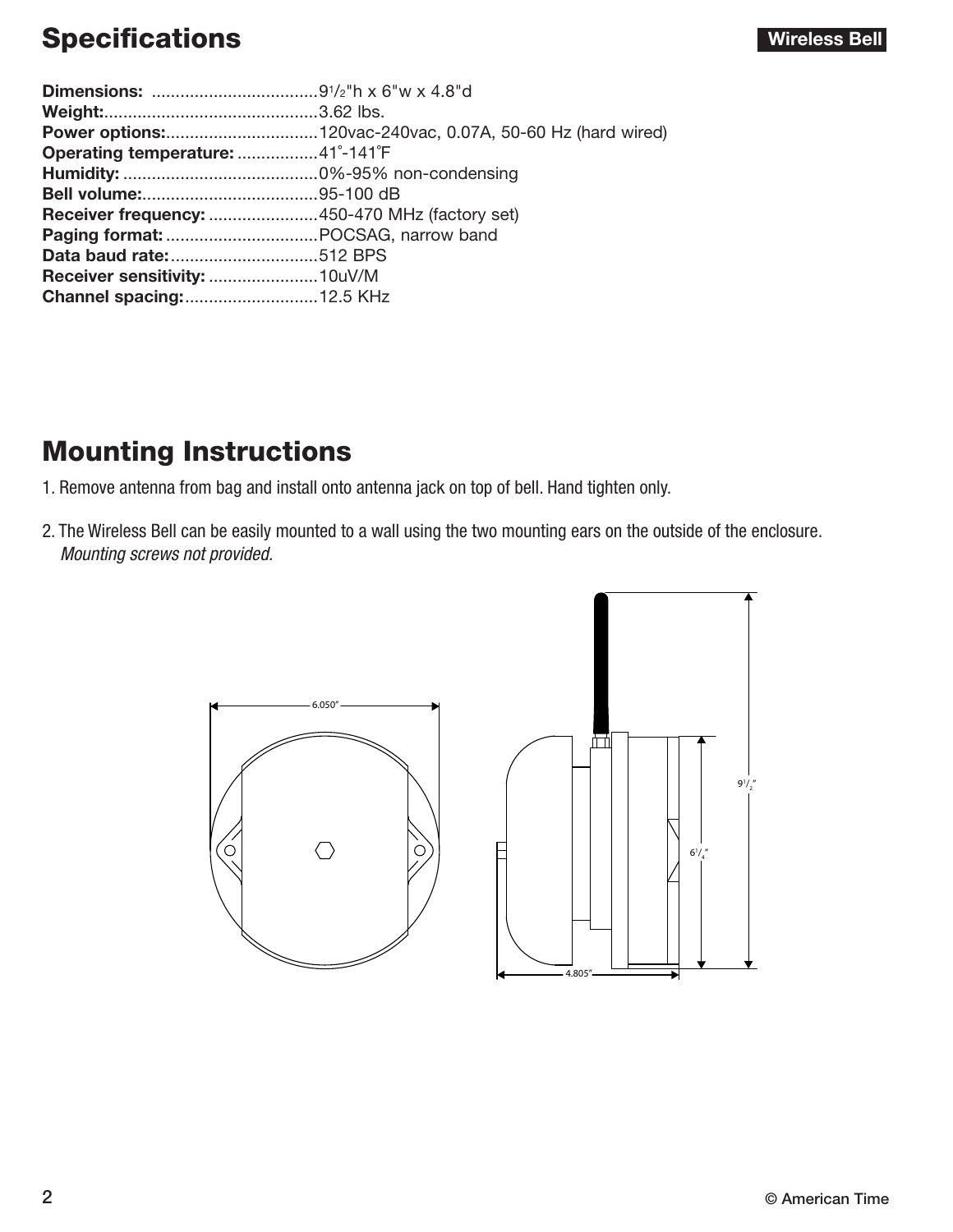### **Wireless Bell Installation Instructions**

### Wiring

Wiring of the Wireless Bell consists of three wires—Black-HOT; White-NEUTRAL; Green-GROUND.

■Note: When wiring any high voltage device, follow all local and national electrical codes. A licensed electrician is required for any high voltage wiring.

Wiring will be accessed from the opening in the bottom of the enclosure.

### Setup

Once the Wireless Bell is wired and powered up, it may be tested or activated by using the MAN button on the system controller or via the Circuit Tab of the Remote Connect web interface (using a SiteSync IQ system controller with the Ethernet option and a computer with internet access).

See the SiteSync IQ Operation & Installation Manual for additional support information.